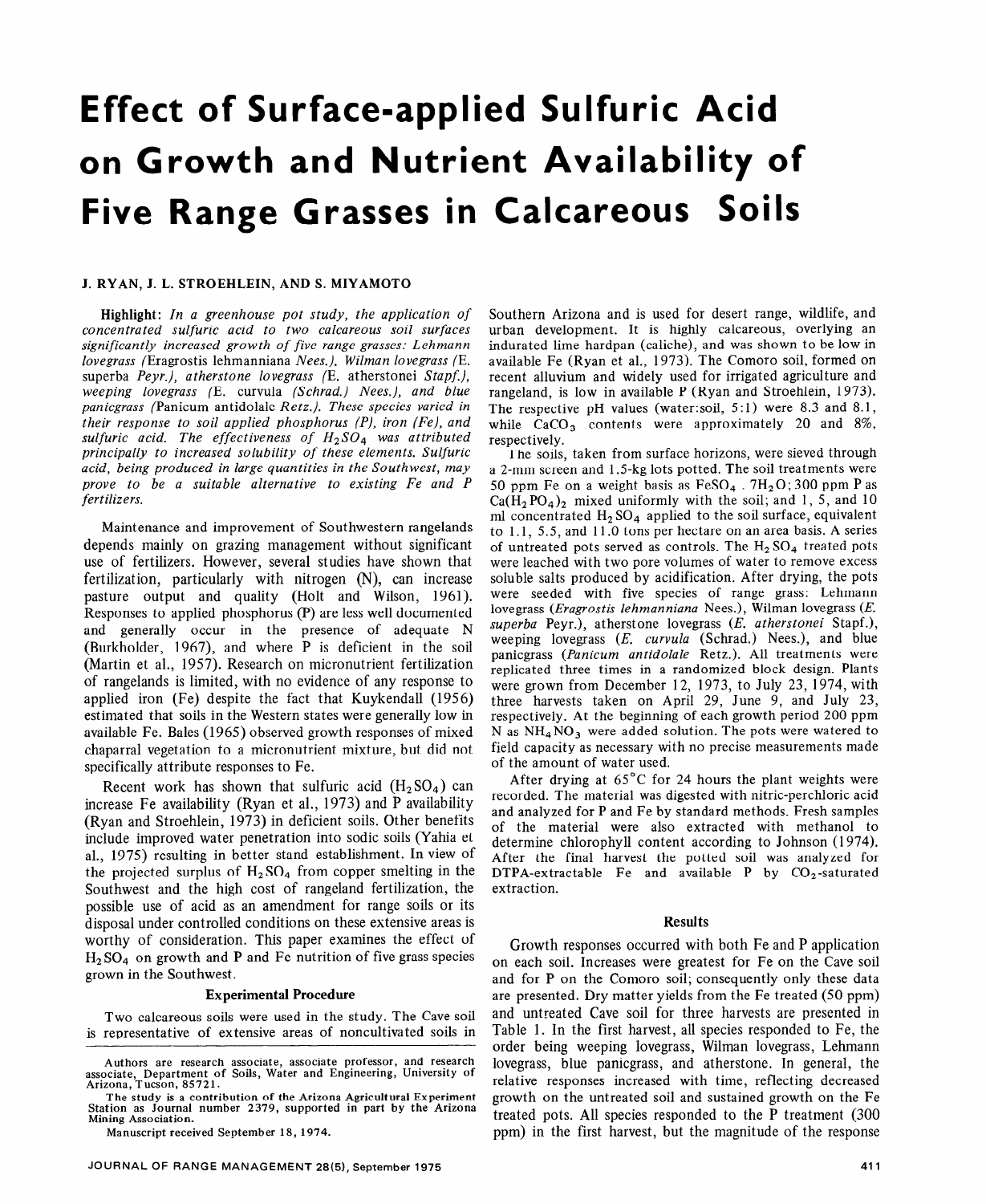|                   | Harvest 1 |         |                     | Harvest 2 |         |                     | Harvest 3 |         |                     |
|-------------------|-----------|---------|---------------------|-----------|---------|---------------------|-----------|---------|---------------------|
| Grass species     | Control   | Fe      | Percent<br>increase | Control   | Fe      | Percent<br>increase | Control   | Fe      | Percent<br>increase |
| Lehmann lovegrass | 1.4       | $2.5**$ | 78                  | 1.8       | $6.6**$ | 300                 | 1.8       | $4.2**$ | 133                 |
| Wilman lovegrass  | 2.5       | $5.1**$ | 104                 | 1.8       | $4.7**$ | 161                 | 1.3       | $6.5**$ | 400                 |
| Blue panicgrass   | 3.2       | $4.2*$  | 31                  | 0.7       | $2.7**$ | 286                 | 0.5       | $4.8**$ | 860                 |
| Atherstone        | 2.1       | 2.3     |                     | 1.7       | $3.7**$ | 118                 | 0.6       | $3.9**$ | 550                 |
| Weeping lovegrass | 0.2       | $2.3**$ | 1050                | 0.1       | $3.8**$ | 3700                | 0.0       | $4.4**$ |                     |

**Table 1. Yield (g/pot) response of range grasses to applied Fe (50 ppm) for three harvests from the Cave soil (average of three replications).** 

 $*$   $P \le 0.05$ .

 $**P \le 0.01$ .

decreased in subsequent harvests (Table 2).

The effect of surface applied  $H_2 SO_4$  on dry matter yield is presented in Table 3 for the Cave soil. Without exception, yields were increased with increasing levels of acid. This response persisted throughout the three harvests with the magnitude varying with the species. The most noteworthy exception to the general pattern occurred with weeping lovegrass, which produced significant growth only at the highest acid level. Data from the Comoro soil exhibited a pattern (Table 4) similar to that obtained from the Cave soil.

In the absence of a reliable measure of physiologically active Fe in plant tissue by total Fe analysis, the chlorophyll concentration was chosen to quantify greenness in the plant, thereby reflecting active Fe (Johnson, 1974). Visual differences in color appeared in the second growth period and were accentuated in the third. Color variation was apparent in all species except Lehmann lovegrass on the Cave soil, and

only in blue panicgrass on the Comoro soil. Consequently, only these data are presented in Table 5. Highest values were obtained from the Fe soil treatment, while the untreated and the P treated pots were generally pale green to chlorotic. The application of  $H_2SO_4$  consistently increased chlorophyll concentrations of all species listed, but generally not to the extent of the Fe treatment.

Analyses of the soil after the final harvest for  $CO<sub>2</sub>$ -extractable P and DTPA-extractable Fe revealed the P and Fe treatments significantly increased these values in the soil (Table 6). The lowest level of  $H_2 SO_4$  had no effect on soil values, while extractable P in the surface 3 cm of the Cave soil was increased by the 5 ml  $H_2SO_4$  treatment. Both P and Fe were increased to a depth of 6 cm for both soils by the highest acid rate. In the case of P, all layers were influenced for the Comoro soil. The highest level of  $H_2SO_4$  resulted in only a slight decrease in pH to 7.0 in the top 3 cm of the Comoro soil, and to 7.8 for the Cave soil.

**Table 2. Yield (g/pot) response of range grasses to applied P (300 ppm) for three harvests from the Comoro soil (average of three replications).** 

| Grass species     | Harvest 1 |          |                     | Harvest 2  |         |                     | Harvest 3 |     |                     |
|-------------------|-----------|----------|---------------------|------------|---------|---------------------|-----------|-----|---------------------|
|                   | Control   |          | Percent<br>increase | Control    | Р       | Percent<br>increase | Control   |     | Percent<br>increase |
| Lehmann lovegrass | 2.8       | $5.5**$  | 96                  | 0.8        | 0.8     |                     |           |     |                     |
| Wilman lovegrass  | 1.9       | $3.1***$ | 63                  | 2.4        | $3.3*$  | 38                  | 3.4       | 3.5 |                     |
| Blue panicgrass   | 3.1       | $3.9**$  | 26                  | <b>1.9</b> | 1.9     |                     | 5.5       | 5.5 |                     |
| Atherstone        | 1.8       | $2.6*$   | 44                  | 2.2        | 2.3     |                     | 2.4       | 2.4 |                     |
| Weeping lovegrass | 0.4       | 0.5      | 25                  | 0.2        | $0.2\,$ |                     | 0.3       | 0.3 |                     |

 $P \leqslant 0.05$ .

*\*\*p <* **0.01.** 

Table 3. Effect of soil applied H<sub>2</sub>SO<sub>4</sub> (0, 1, 5, 10 ml/pot) on dry matter yields (g/pot) of range grasses grown on the Cave soil (average of three **replications).** 

|                   | Harvest 1    |         |          |          | Harvest <sub>2</sub> |         |         |         | Harvest <sub>3</sub> |        |         |         |
|-------------------|--------------|---------|----------|----------|----------------------|---------|---------|---------|----------------------|--------|---------|---------|
| <b>Species</b>    |              |         |          | 10       |                      |         |         | 10      |                      |        |         | 10      |
| Lehman lovegrass  | 1.4          | $2.5**$ | $3.6***$ | $4.6***$ | 1.8                  | $4.2**$ | $5.5**$ | $8.7**$ | 1.8                  | $2.7*$ | $3.7**$ | $5.3**$ |
| Wilman lovegrass  | 2.5          | $3.9**$ | $4.2**$  | $5.8**$  | 1.8                  | $3.3**$ | $3.6**$ | $4.8**$ |                      | 1.7    | $2.3*$  | $4.4**$ |
| Blue panicgrass   | 3.2          | $4.5**$ | $4.5**$  | $5.1**$  | 0.7                  | 1.6**   | $1.9**$ | $2.9**$ | 0.5                  | 0.6    | $1.8**$ | $2.8**$ |
| Atherstone        | 2.3          | $2.8*$  | $3.7**$  | $4.7**$  | 1.7                  | 1.8     | $3.6**$ | $4.0**$ | 0.6                  | 0.6    | $1.6**$ | $2.3**$ |
| Weeping lovegrass | $_{\rm 0.2}$ | 0.5     | $0.7*$   | $2.1**$  | 0.1                  | 0.1     | $0.5*$  | $2.7**$ | 0.0                  | 0.1    | 0.2     | $1.2**$ |

Response to  $H_2SO_4: P \le 0.05, P \le 0.01$ .

Table 4. Effect of soil applied H<sub>2</sub>SO<sub>4</sub> (0, 1, 5, 10 ml/pot) on dry matter yields (g/pot) of range grasses grown on the Comoro soil (average of **three replications).** 

|                   | Harvest 1 |         |          |          | Harvest <sub>2</sub> |         |         |          | Harvest 3 |          |          |                          |
|-------------------|-----------|---------|----------|----------|----------------------|---------|---------|----------|-----------|----------|----------|--------------------------|
| <b>Species</b>    |           |         |          | 10       |                      |         |         | 10       |           |          |          | 10                       |
| Lehman lovegrass  | 2.8       | $3.7**$ | $6.1**$  | $13.1**$ | 0.8                  | 1.1     | $2.0**$ | $4.3**$  |           |          |          | $\overline{\phantom{a}}$ |
| Wilman lovegrass  | 1.9       | $2.5*$  | $5.9**$  | $9.9**$  | 2.4                  | $3.7**$ | $4.1**$ | $6.2**$  | 3.4       | $4.3**$  | $5.7**$  | $7.2**$                  |
| Blue panicgrass   | 3.1       | 3.5     | $5.8**$  | $4.3**$  | 1.9                  | $2.3*$  | $2.8**$ | $3.6$ ** | 3.3       | $4.6***$ | $5.0**$  | $5.6***$                 |
| Atherstone        | l .8      | $4.1**$ | $10.1**$ | $9.5**$  | 2.3                  | 2.6     | $3.9**$ | $4.7**$  | 2.4       | $3.5**$  | $5.9**$  | $7.1**$                  |
| Weeping lovegrass | 0.4       | 0.4     | $3.0**$  | $7.0**$  | 0.2                  | $0.7*$  | $2.9**$ | $6.6***$ | 0.3       | 0.4      | $1.3***$ | $6.7**$                  |

Response to  $H_2SO_4$ :  $*P \le 0.05$ ,  $*P \le 0.01$ .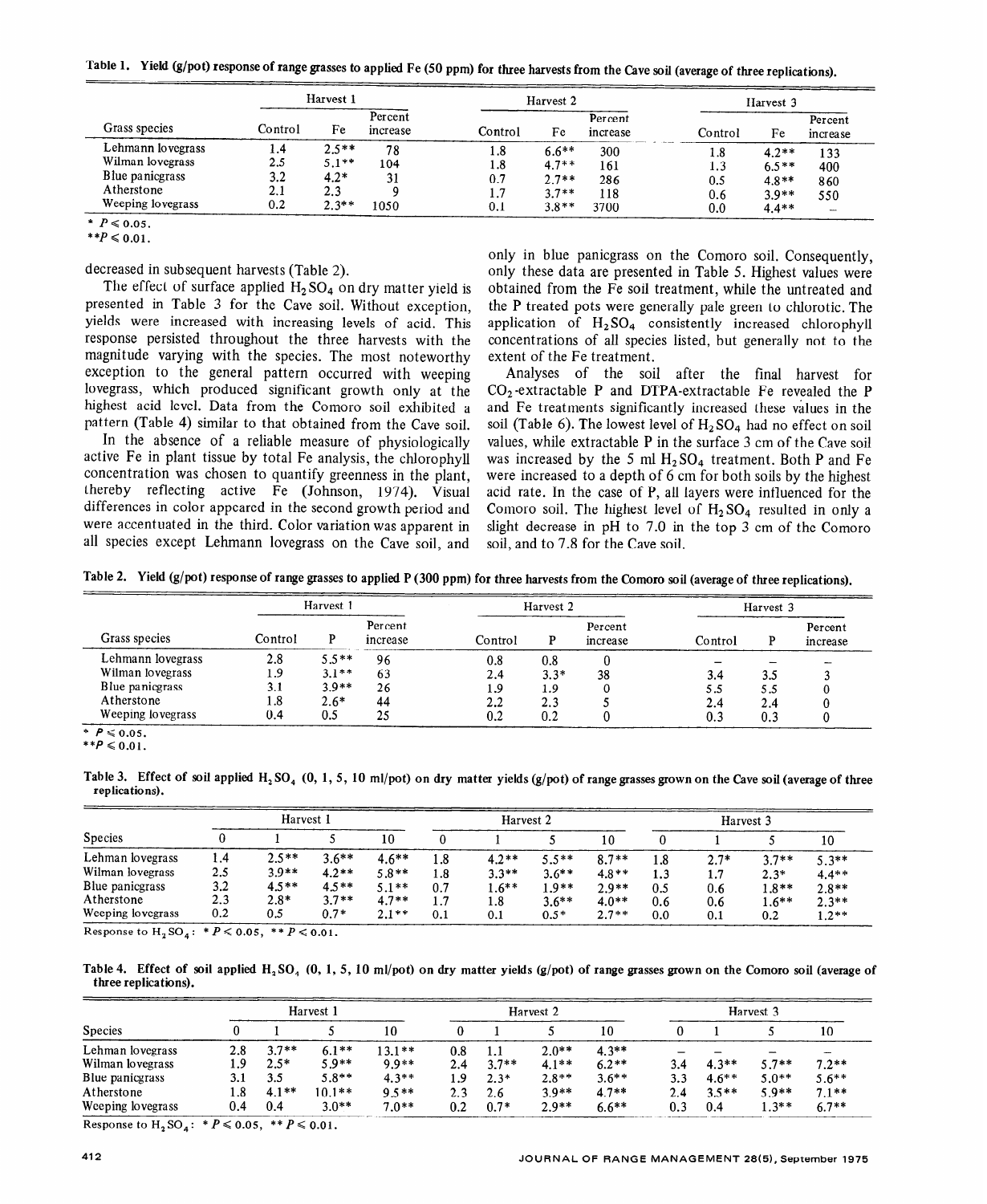|        |                   |         | $Ca(H_2PO_4)._2H_2O$ | $FeSO4$ .7H, O   | $H, SO4$ (ml/pot) |     |     |
|--------|-------------------|---------|----------------------|------------------|-------------------|-----|-----|
| Soil   | Grass species     | Control | $(300$ ppm $P)$      | $(50$ ppm Fe $)$ |                   |     | 10  |
| Cave   | Wilman lovegrass  | 2.4     | 2.7                  | 6.0              | 4.1               | 4.8 | 5.0 |
|        | Blue panicgrass   | 4.3     | 3.4                  | 5.7              | 3.5               | 4.3 | 5.1 |
|        | Atherstone        | 1.9     | 2.6                  | 9.6              | 3.3               | 3.7 | 5.0 |
|        | Weeping lovegrass | $\sim$  |                      | 6.6              |                   |     | 1.5 |
| Comoro | Blue panicgrass   | 2.5     | 3.0                  | 5.0              | 2.5               | 3.7 | 5.1 |

**Table 5. Chlorophyll concentration (mg/g of plant material) in range grasses at third harvest treated with phosphorus, iron, and sulfuric acid (average of three replications).** 

## **Discussion**

In view of the absence of any convincing benefits from fertilization of rangelands with micronutrients (Bales, 1965; Eckert et al., 1961; and Retzer, 1954) the responses to Fe are of particular interest and point to a severe information deficiency on this aspect of rangeland. As Fe availability is low in calcareous soils, primarily due to high soil pH (Hodgson, 1963), and since these soils are widespread in the West, we can reasonably infer that Fe deficiency poses a limitation on growth of nonnative plants. While plants vary in their sensitivity to low Fe availability, these data clearly show that weeping lovegrass is poorly adapted to Fe deficient soils. Lehmann and Wilman lovegrasses would probably be most competitive with other adapted species.

The continued response to Fe in contrast to that for P indicates that Fe has a proportionately greater influence on established grasses. The absence of a response to P after the initial harvest may have been due to gradual immobilization of the applied P and/or development of a mature rooting system resulting in greater exploitation of native soil P than fertilizer sources. These data suggest that fertilizer P could be effectively used to stimulate early growth and establishment after reseeding. With the supply of water and N being at optimum levels in this study, responses to both Fe and P are higher than expected in the field.

Application of  $H_2SO_4$  stimulated growth of all species. Previous studies with acidification of calcareous soils on nutrient solubility (Pratt, 1961; Ryan et al., 1974) as well as soil data (Table 6) and chlorophyll concentration (Table 5) infer that the increased growth was largely due to increased Fe and P solubility in the soil. A consideration of the responses to Fe and P (Tables 1, 2) suggests that Fe had a proportionately

**Table 6. CO,-extractable P (ppm) and DTPA-extractable Fe (ppm) from soils treated with phosphorus, iron, and sulfuric acid.** 

|                  |             |     |        | Soils |     |  |
|------------------|-------------|-----|--------|-------|-----|--|
|                  | Sampling    |     | Comoro | Cave  |     |  |
| Treatment        | depth       | P   | Fe     | P     | Fe  |  |
| Control          |             | 2.0 | 3.0    | 2.2   | 2.8 |  |
| 50 ppm Fe        |             | 1.5 | 5.6    | 4.0   | 9.2 |  |
| $300$ ppm $P$    |             | 9.0 | 2.8    | 13.0  | 2.6 |  |
| $H2SO4$ (ml/pot) | $0-3$ cm    | 2.3 | 4.0    | 2.0   | 3.4 |  |
|                  | $3-6$ cm    | 1.5 | 4.4    | 2.0   | 2.4 |  |
| 1                | $6-9$ cm    | 1.3 | 2.8    | 2.0   | 2.8 |  |
|                  | $9 - 12$ cm | 2.0 | 3.8    | 1.5   | 3.2 |  |
|                  | $0-3$ cm    | 2.5 | 4.2    | 5.0   | 3.8 |  |
|                  | $3-6$ cm    | 1.5 | 4.2    | 2.5   | 3.0 |  |
| 5                | $6-9$ cm    | 2.0 | 3.0    | 2.0   | 3.4 |  |
|                  | $9 - 12$ cm | 2.5 | 4.0    | 1.5   | 3.2 |  |
|                  | $0-3$ cm    | 7.0 | 17.0   | 4.5   | 5.2 |  |
|                  | $3-6$ cm    | 7.0 | 10.1   | 3.0   | 4.6 |  |
| 10               | $6-9$ cm    | 5.0 | 4.4    | 2.5   | 3.6 |  |
|                  | $9 - 12$ cm | 5.0 | 2.6    | 2.5   | 3.6 |  |

greater influence on growth, particularly in the second and third harvests.

The low rate of  $H_2 SO_4$  is within the range of practical field application. However, data in Table 6, taken after three harvests, indicate that such a rate would not have a persistent effect. In general, DTPA-extractable Fe values less than 2.1 ppm are considered deficient, while  $CO<sub>2</sub>$ -extractable P values less than 3.0 ppm are usually deficient, depending on the type of crop grown. The highest rate of 11 tons  $H_2SO_4$ /hectare further increased growth, having only the slightest effect on soil pH. In view of the high buffering capacities of Southwestern calcareous soils, they may be used to safely dispose of large quantities of acid if surpluses develop as predicted by McKee (1969). While surface application of  $H<sub>2</sub>SO<sub>4</sub>$  may be technically most feasible, other methods such as placement or soil injection may be more efficient in terms of plant growth (Ryan and Stroehlein, 1973).

The potential benefits of  $H_2$  SO<sub>4</sub> use on rangelands include increased livestock carrying capacity and reduced erosion as a result of better vegetative cover. The latter aspects are important for exposed soil surfaces resulting from open pit and strip mining. Sulfuric acid has also been shown to increase water penetration into sodium-affected calcareous soils (Yahia et al., 1975). Using  $H_2SO_4$ , therefore, may not only improve productivity of existing range soils but would render previously barren areas productive. As some range soils are deficient in S as shown by Martin (1958) in California, responses from the sulfate of  $H_2SO_4$  may also occur. While these studies point to such possibilities, the practical problems of field application, such as water management to adequately leach salts produced by acidification, will be the concern of future work. Since the use of P and Fe fertilizers on rangeland is generally uneconomical due to high costs and low returns,  $H_2$  SO<sub>4</sub> may prove to be a suitable alternative, if and when sulfuric acid disposal becomes a reality.

#### **Literature Cited**

- Bales, R. L. 1965. Ecology of cleared chaparral site under different nutrient treatments. MS thesis, Univ. of Ariz.
- **Burkholder, D. A. 1967.** Interspecific differences among five Southwestern desert grasses as affected by varying moisture and fertilizer levels. MS thesis, Univ. of Ariz.
- **Eckert, R. E., A. T. Bleak, and J. H. Robertson, 1961.** Effects of macro- and micronutrients on the yield of crested wheatgrass. J. Range Manage. 14:149-155.
- Hodgson, **T. F. 1963.** Chemistry of micronutrient elements in soils. Advance. Agron. 15: 110-154.
- **Holt, G. A., and D. G. Wilson. 1961.** The effect of commercial fertilizers on forage production of a Southern Arizona desert grassland range. J. Range Manage. 14: 252-25 6.
- Johnson, G. **V. 1974.** A simple procedure for quantitative analysis of turfgrass color. Agron. J. 66:457459.
- Kuykendall, J. R. **1956.** The occurrence of iron chlorosis in the United States with particular respect to the occurrence of lime induced chlorosis. In: A. Wallace (ed.), Symposium on the use of metal chelates in plant nutrition. p. 24-28. The National Press, Palo Alto, California.